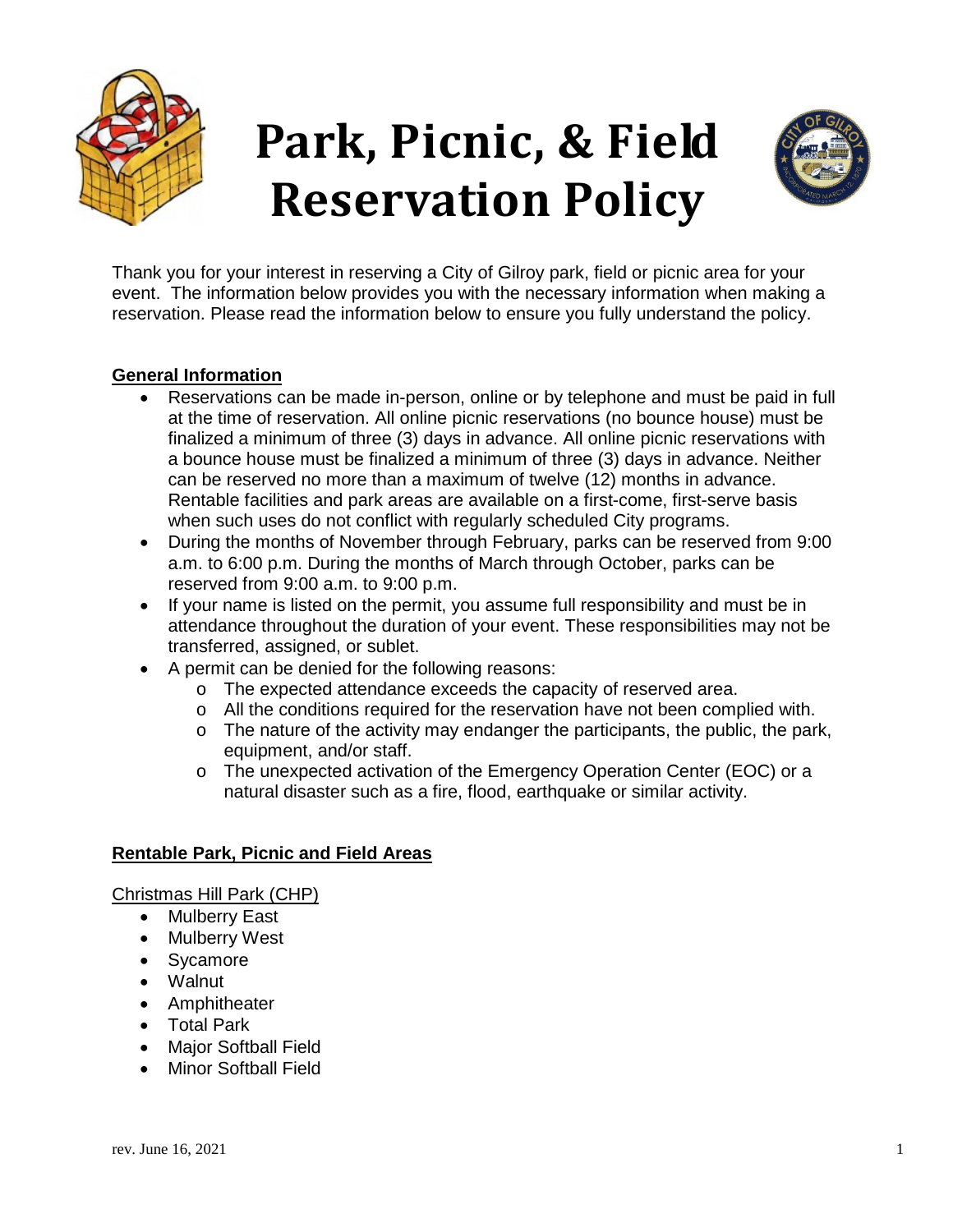#### Christmas Hill Ranch Site (CHP)

• Softball Major Field

#### Gilroy Sports Park:

• Field A1, Field A2, Field A4, Total Fields

### Las Animas Veterans Park (LAVP)

- Oaks
- Lakeside
- Auxiliary Baseball Field
- Major Baseball Field
- Minor Baseball Field

#### San Ysidro Park

• Picnic Pavilion

All other picnic areas at city parks are available on a first-come, first-serve basis.

#### **Reservation Fees**

- All rental fees and damage deposits must be paid at the time your reservation is made. Acceptable payment includes cash, check and/or credit card.
- The damage deposit is refundable after your event is completed and it is determined that there are no outstanding fees, repairs required and/or the park is left free of trash and in an orderly state. In addition, you may lose a portion or all of your damage deposit for the following:
	- o Incomplete or inaccurate information on the permit that impacts the facility or park and/or safety of patrons (e.g., underreported the planned attendance, unauthorized use of amplified music or use of alcoholic beverages by minors); or
	- o Your event is cancelled in progress due to violation of the Gilroy City Code, rules, or regulations governing such usage.
	- o Not removing all your decorations and properly disposing of all trash into trash receptacles.
	- o Any changes, alterations, or defacement to any city facility, its furnishings, or equipment.

#### **Cancellation Policy**

- o The cancellation policy is:
	- o **City is notified fourteen (14) City of Gilroy working days or more from date of event:** \$50 deducted from reservation fee; full deposit refunded
	- o **City is notified thirteen (13) City of Gilroy working days or less from date of event:** Loss of entire (100%) of reservation fee; full deposit refunded
- $\circ$  If the cancellation is due to inclement weather (i.e. rain) on the day of your event and you did not use the park site per confirmation from Park Staff, you will receive a full refund, including your deposit.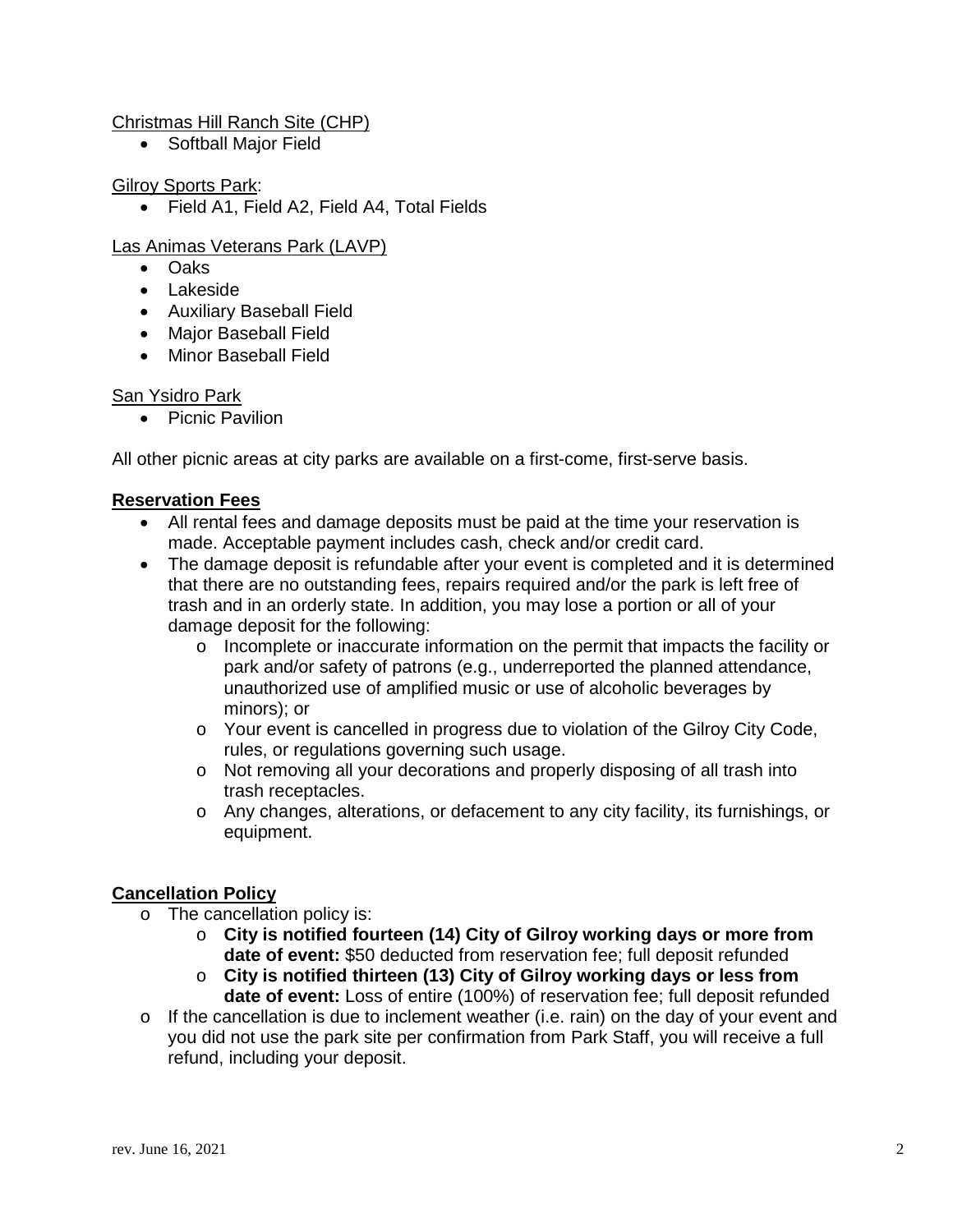# **Changing Your Reservation**

• You can change the date of your reservation **once** with notice of twenty-one (21) days or more, based on availability. If there is a price difference (plus/minus), there will be a \$10 processing fee. Twenty (20) days or less notice, you will need to cancel your reservation (see cancellation policy) and create a new one.

# **Amplified Sound & Security**

- You will need permission in advance to have electronic amplified music, which is only allowed at Christmas Hill Park in the following locations: Amphitheater and Mulberry West. Examples of amplified sound include a DJ, a live band, mariachis, loud amplified sound systems, public address system or similar sound.
- In order to receive permission, you will need to have City of Gilroy approved security guards. It is your responsibility to make the arrangements. Written proof of security contract showing paid in full is required five (5) days prior to the event. The approved security service vendors are
	- o Kysmet Security & Patrol, (831) 422-1647 or (831) 998-7963.
	- o Allied Universal (831) 769-8981

If you are unable to hire City-approved security for your event in advance, you will not be allowed to use amplified sound. If you choose to cancel as a result, you are subject to the cancelation policy. Amplified sound shall cease at 10:00 p.m. between the months of March – October and at 7:00 p.m. between the months of November – February. If you are required to have security, the guard(s) shall arrive at the start of your event (when guests arrive) and remain during the duration of it (i.e., when guests leave).

# **Alcohol**

- Consumption of alcohol is limited to beer and wine (no other liquors) only by adults ages 21 years or older. Per City Code (18.6, Intoxicating Liquor), the consumption of beer and/or wine must not reasonably interfere with other park users and must take place in park reservable areas between the hours of 4:00 p.m. and 8:00p.m. Monday – Friday, and 12:00 noon – 8:00 p.m. Saturday, Sunday and holidays. The City reserves the right to place other restrictions on the possession and consumption of intoxicating liquor in accordance with State Law, or in order to mitigate a public safety concern.
- For events involving alcohol, there must be at least one adult present for each 20 minors during the event.

# **SPORTS TURF/SOFTBALL FIELDS**

- The following fields can be reserved:
	- o Christmas Hill Park: Major Softball Field, Minor Softball Field,
	- o Christmas Hill Park Ranch Site: Ranch Softball Field
	- o Gilroy Sports Park: Field A1, Field A2, Field A4, Total Fields
	- o Las Animas Veterans Park: Auxiliary Baseball Field, Major Baseball Field, Minor Baseball Field
- A deposit is required per field and is refundable in its entirety if no damages occur and time limits are not exceeded.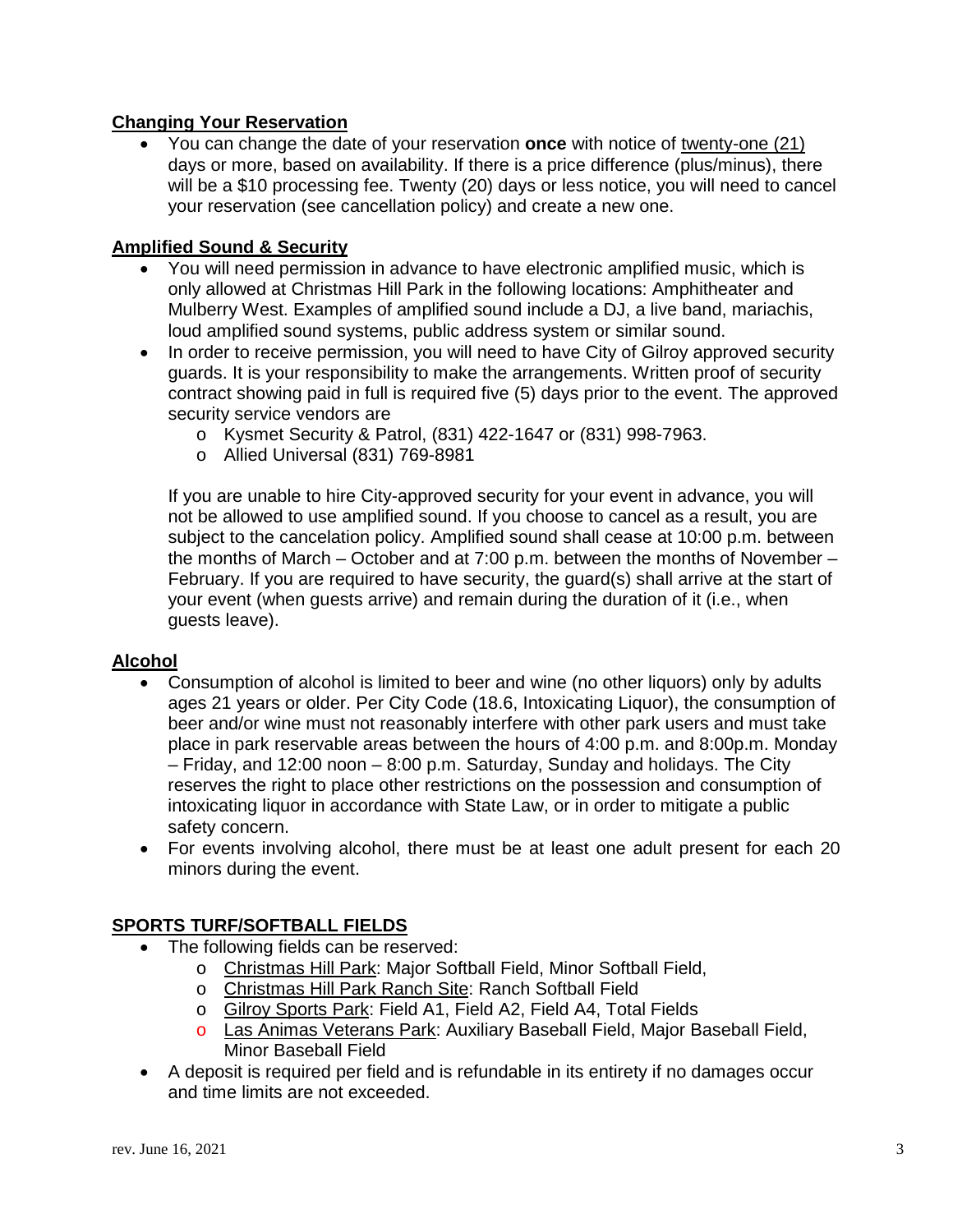- User groups must designate a representative, an adult 18 years or older, to be present during any/all of their practice and/or game time(s) at each field used.
- Scheduled games and practices can begin no earlier than 9:00 a.m. and can end no later than 10:00 p.m. Weekend use, on a regular basis, may be subject to limited hours at the discretion of the Recreation Director or designee.
- Use of metal cleats is prohibited.
- Bases and lining of the field is **NOT** included with the reservation and is **NOT** available for non-City sanctioned events.
- At the conclusion of games, practices and/or activities, users must leave the reserved field clean and free of debris. Failure to do so will result in a forfeiture of deposit and if applicable, will be assessed a maintenance cleaning fee.

#### Lighting

- If a field reservation requires the use of lights, a per hour, per field lighting fee will be charged, beginning 30 minutes before sunset. Lighting is only available at Christmas Hill Major, Las Animas Veterans Park Major, and Gilroy Sports Park.
- For Christmas Hill Major and Las Animas Veterans Park Major, there will be an added on \$36 facility attendant fee since the lights do not automatically turn on and will need to be turned on manually.
- Groups are required to submit schedules with their reservation outlining their usage time for lights at each requested facility, and inform the City of any changes at least 48 hours in advance.

#### Tournaments

- Security is required for adult tournaments. For more information, see "Sound Permit and Security" section above.
- Also required is proof of liability insurance of \$1,000,000.00, naming "City of Gilroy, its officers, employees, and volunteers" as additionally insured.

# **Bounce Houses, Petting Zoo and/or Pony Rides**

- Bounce houses, petting zoos, and/or pony rides require a Special Use Permit. These permits must be finalized a minimum of 3 business days prior to the event and cost \$35.
- Bounce houses are allowed as long as the following rules are abided by:
	- o You cannot use your own bounce house.
	- o Bounce Tent/House must not be larger than 13' x 13'.
	- o You must hire a Bounce House business from an approved vendor list:
		- $\triangleright$  Bay Area Jump (800) 514-5867
		- $\triangleright$  Dulceria Del Sol (408) 842-5160
	- o A Special Use Permit is included with any paid picnic area reservation.
	- o A Special Use Permit for a bounce house is available at these non-reservable parks:
		- $\triangleright$  Miller Park
		- El Roble Park
		- $\triangleright$  San Ysidro Park
- Generators needed at all non-reserveation sites.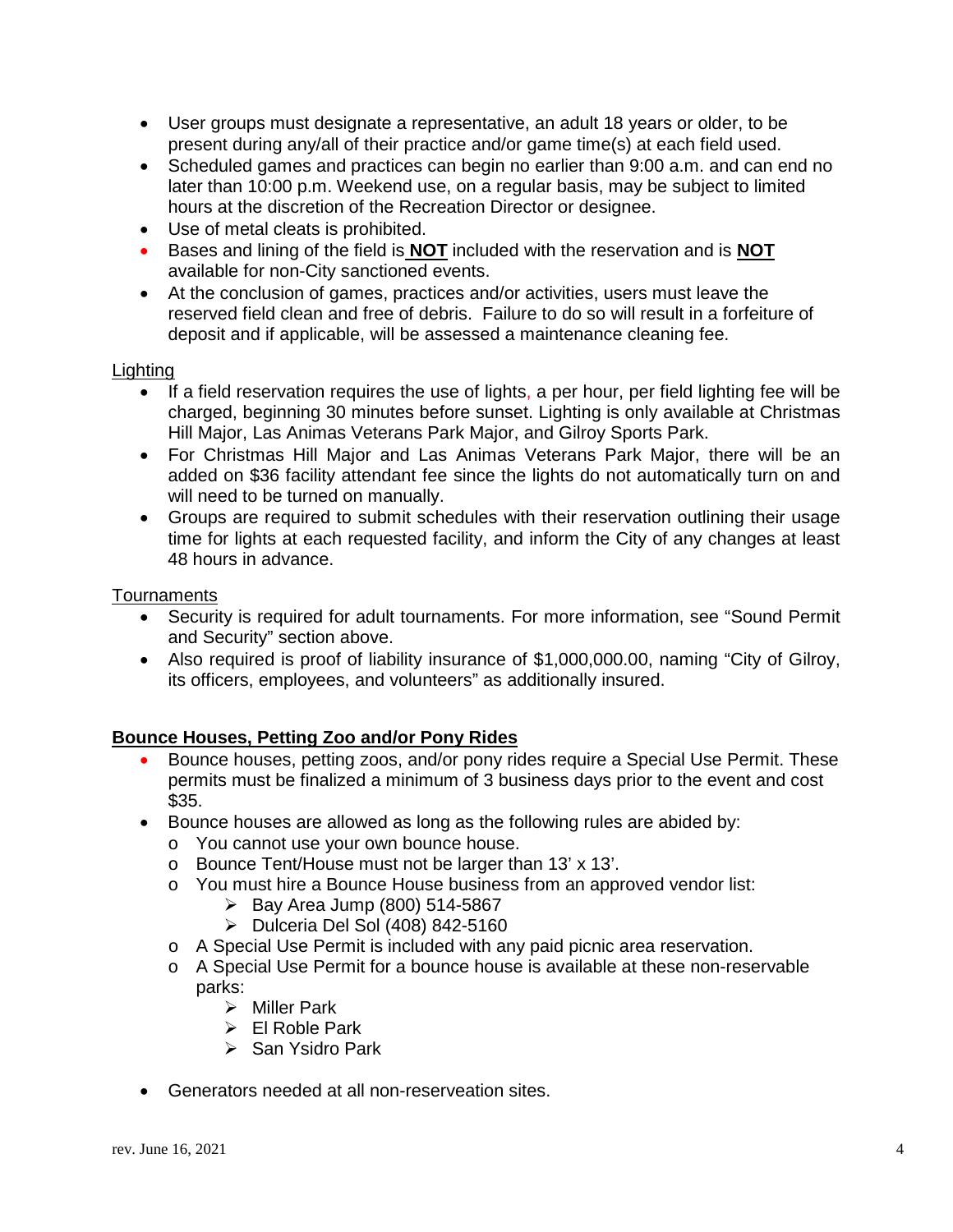• Pony rides and a petting zoo are allowed are only allowed at Christmas Hill Park's Mulberry and Walnut as well as Las Animas Veterans Park's The Oaks. Utilizing a vendor who is not included in the City approved vendor list is not permitted.

| <b>Facility</b>              | <b>Provided</b><br><b>Seating</b> | <b>Tables</b> | <b>Site Capacity</b> | Lights    | <b>Sink</b> |
|------------------------------|-----------------------------------|---------------|----------------------|-----------|-------------|
| Mulberry East (CHP)          | 80                                | 10            | 150                  | Yes       | Yes         |
| Mulberry West (CHP)          | 80                                | 10            | 150                  | Yes       | Yes         |
| Sycamore (CHP)               | 64                                | 8             | 96                   | <b>No</b> | <b>No</b>   |
| Walnut (CHP)                 | 72                                | 9             | 110                  | <b>No</b> | <b>No</b>   |
| Amphitheater (CHP)           | 2000                              | N/A           | 2000                 | Yes       | <b>No</b>   |
| Lakeside (LAVP)*             | 96                                | 12            | 145                  | <b>No</b> | <b>No</b>   |
| The Oaks (LAVP)              | 136                               | 17            | 200                  | <b>No</b> | Yes         |
| San Ysidro Picnic Pavillion* | 64                                | 8             | 96                   | <b>No</b> | <b>No</b>   |

#### **Picnic Area Information**

*\*Generator required for bounce tent*

If you have any additional equipment such as rental chairs and/or tables delivered for your reservation, the City is not responsible for any items delivered before, or left after an event. Arrangements need to be made to have any additional item removed by no later than the end of your reservation.

**If you experience a problem at any time during your park, picnic or field rental on a weekend or during non-business hours, please contact the City of Gilroy's Communications office at (408) 846-0350.** 

**Remember,** if you fail to comply with these guidelines and/or City, County, State and Federal laws, you are subject to forfeiture of any/all deposit(s), assessed a maintenance cleaning fee, payment for all damages occurring to the site, and/or termination of any/all user permit(s) for one year. All Use Permits are subject to the final approval of the City of Gilroy Recreation Division Manager or designee.